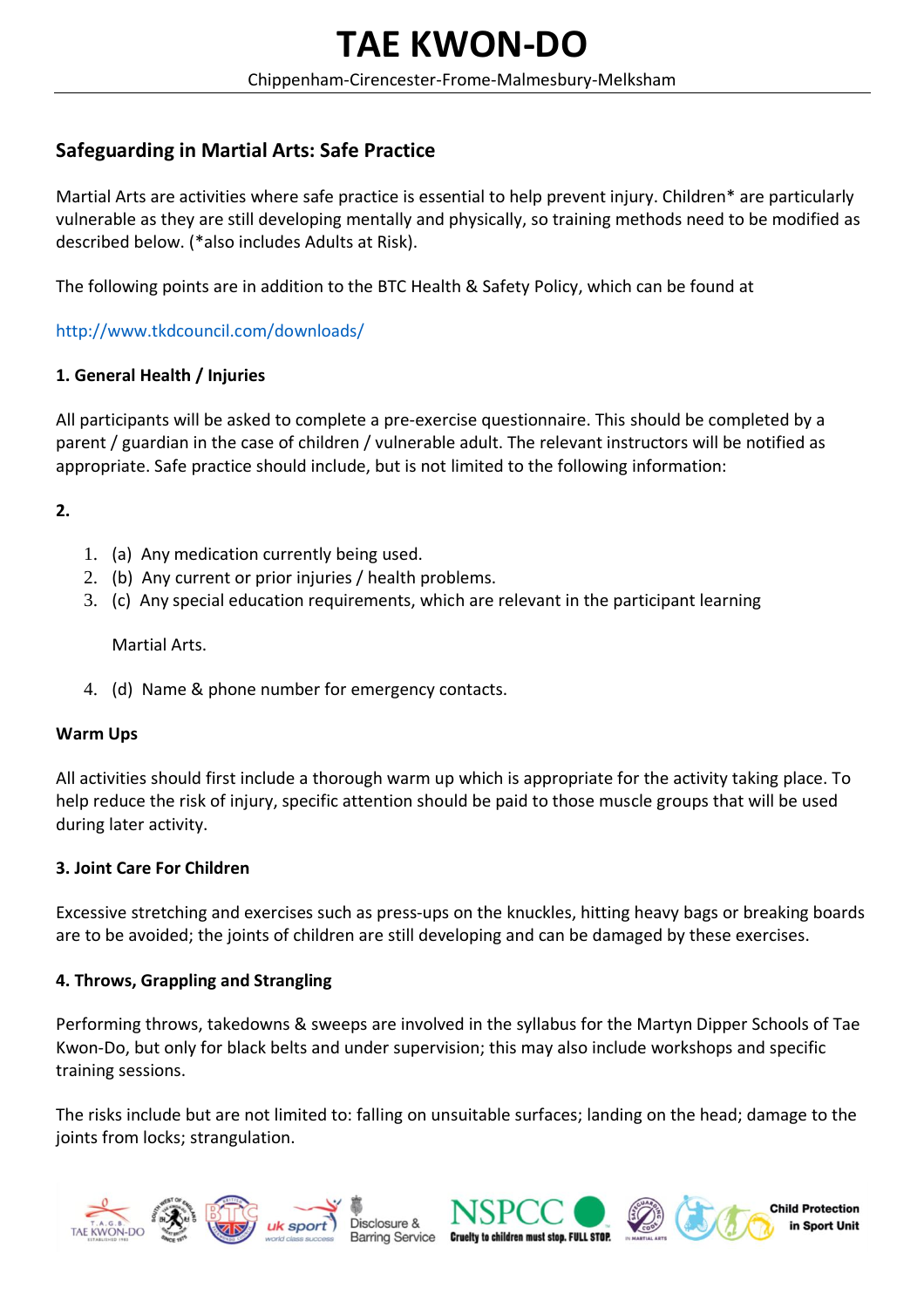Safe practice should take into consideration:

- 1. (a) Checking any matted area for suitability, particularly where the mats have been joined.
- 2. (b) Checking that there are no hard surfaces or sharp / hard objects around the matted / training area.
- 3. (c) An experienced instructor, who will ensure that children are not taught to use locks, throws or strangles which will cause injury.

## **5. Strikes, Punches and Kicks**

Sparring during the classes within the Martyn Dipper Schools of Tae Kwon‐Do syllabus

The risks include but are not limited to: concussion (brain injury) from heavy blows to the head; damage to internal organs and joints from heavy blows; injury from inappropriate stretching and other exercises. The following points should be taken into consideration:

## **6.**

- 1. a) Light contact only during sparring, especially to the head. (Light contact means the technique is targeted but controlled so that whilst the opponent is touched the technique is not followed through. The use of helmets, hand or foot pads **DOES NOT** eliminate the risk of brain injury from full contact strikes. Special attention should be made in the supervision of children and vulnerable adults whilst sparring, ensuring contact levels are controlled.
- 2. b) Only approved sparring equipment may be worn during sparring.
- 3. c) When sparring the instructor must take into consideration the appropriate

partners ages, height / weight, gender and sparring skill levels.

4. d) Attention must be paid to the floor condition and surrounding area / obstacles

to ensure the safety of all participants.

- 5. e) Sparring may only take place under the supervision of a fully qualified instructor.
- 6. f) Any injuries must be dealt with accordingly by a trained first aider and recorded.

# **Weapons**

We do not hold any weapons classes within the Martyn Dipper Schools of Tae Kwon‐Do syllabus, but would follow these practices as an example if we did or hold specific training sessions or workshops.

Safe practice should take into consideration:

1. (a) No live blades (sharp or otherwise) in the training hall when children are Present.

Disclosure &

- 2. (b) Safe protocols for the use of training weapons by children.
- 3. (c) Good supervision at all times by Instructors.









**Child Protection** in Sport Unit